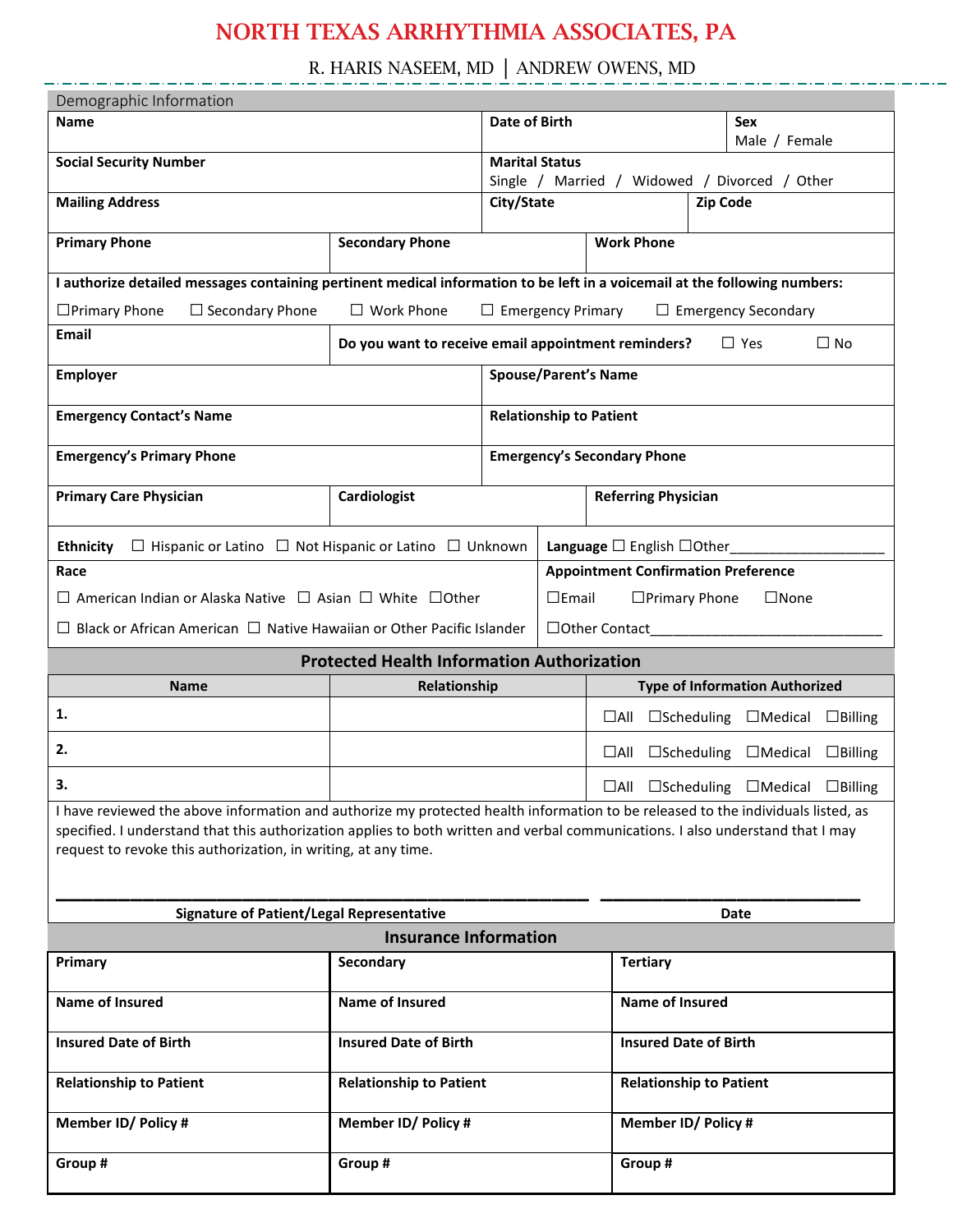#### R. HARIS NASEEM, MD │ ANDREW OWENS, MD

#### **Patient Financial Policy Sheet**

To reduce confusion and misunderstanding between our Patients and practice, we have adopted the following financial policies. If you have any questions regarding these policies, please discuss them with us. We are dedicated to providing the best possible care and service to you and regard your understanding of your financial responsibilities as an essential element of your care and treatment.

Unless other arrangements have been made in advance by either you or your health insurance carrier, full payment is due at the time of service. For your convenience, we accept payment by check, cash, debit card, Visa or Mastercard.

#### Your Insurance

We have made prior arrangements with many insurers and health plans to accept an assignment of benefits. This means that we will bill those plans for which we have an agreement and will only require you to pay the authorized copayment at the time of service. This offices' policy is to collect this co-payment when you arrive for your appointment.

Your assistance in securing timely payments of your claims may be required. If your health plan requires that you obtain prior authorization in the form of a REFERRAL from your primary care physician (PCP), or PRECERTIFICATION before procedures or treatment plans may be initiated, we ask that you inform our staff and assist us to assure these arrangements are made in advance.

If you have insurance coverage with a plan for which we do not have prior agreement, we will prepare and send claims on your behalf. You should be aware however, that the Patients' share of the medical fees owed when using noncontracted physicians will usually be more than when using contracted physicians.

Not all services are a covered benefit in all insurance plans. Some health plans select certain services that will not be covered. In the event that your health plan determines a service to be "not covered", you will be responsible for the complete charge. Payment of the balance that is designated as the Patients' responsibility is due upon receipt of a statement from our office.

We will bill your health plan for all services provided in the hospital. Any balance due is your responsibility and is due upon receipt of a statement from our office or from your insurance.

Keep in touch: Do not assume your insurance carrier is "working on it". Contact them if you have not received a notice of payment within 30 to 45 days of your services. If payment is delayed by your health plan, you will be asked to contact them or your health benefits office to identify the issues. You will be held responsible for services not paid by your health plan.

#### Minor Patients

For all services rendered to minor patients, we will look to the adult accompanying the patient, or the parent or guardian with custody, for payments.

I have read and understand the financial policy of the practice, and I agree to be bound by its' terms. I also understand and agree that the practice may amend such terms from time to time.

**\_\_\_\_\_\_\_\_\_\_\_\_\_\_\_\_\_\_\_\_\_\_\_\_\_\_\_\_\_\_\_\_\_\_\_\_\_\_\_\_\_\_\_ \_\_\_\_\_\_\_\_\_\_\_\_\_\_\_\_\_\_\_\_\_**

**\_\_\_\_\_\_\_\_\_\_\_\_\_\_\_\_\_\_\_\_\_\_\_\_\_\_\_\_\_\_\_\_\_\_\_\_\_\_\_\_\_\_\_ \_\_\_\_\_\_\_\_\_\_\_\_\_\_\_\_\_\_\_\_\_**

**Printed Name of Patient Community Community Community Community Community Community Community Community Community Community Community Community Community Community Community Community Community Community Community Communi**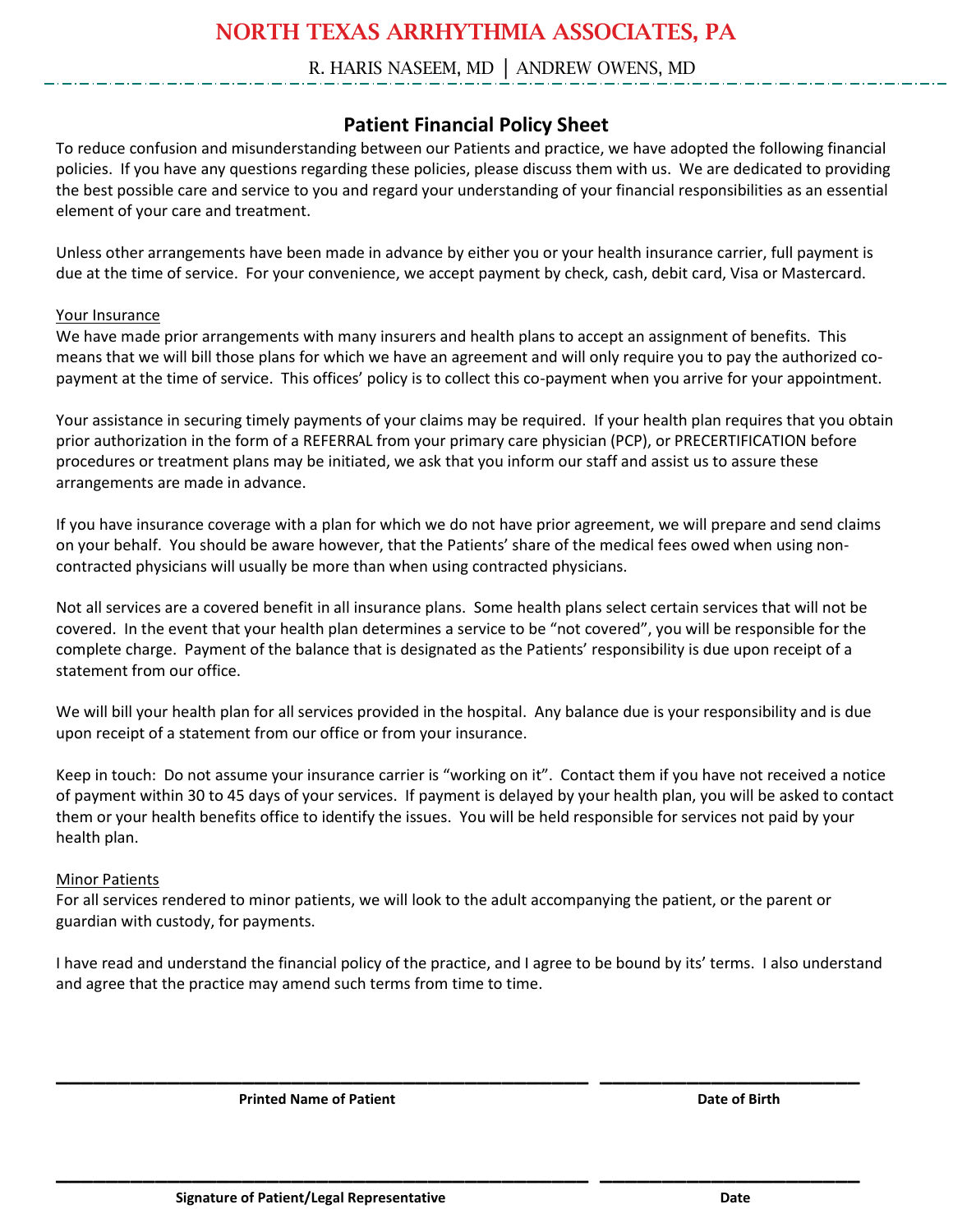R. HARIS NASEEM, MD │ ANDREW OWENS, MD

## **Acknowledgement of Receipt of Notice of Privacy Practices**

Our practice reserves the right to modify the privacy practices outlined in the notice.

I have reviewed, or have been given the opportunity to review this offices' Notice of Privacy Practices, which explains how my medical information will be used and disclosed. I understand that I am entitled to receive a copy of your Notice of Privacy Practices.

*\* If you would like to receive a copy of our Notice of Privacy Practice, please ask an associate.* 

**\_\_\_\_\_\_\_\_\_\_\_\_\_\_\_\_\_\_\_\_\_\_\_\_\_\_\_\_\_\_\_\_\_\_\_\_\_\_\_\_\_\_\_ \_\_\_\_\_\_\_\_\_\_\_\_\_\_\_\_\_\_\_\_\_**

**\_\_\_\_\_\_\_\_\_\_\_\_\_\_\_\_\_\_\_\_\_\_\_\_\_\_\_\_\_\_\_\_\_\_\_\_\_\_\_\_\_\_\_ \_\_\_\_\_\_\_\_\_\_\_\_\_\_\_\_\_\_\_\_\_**

**Printed Name of Patient Community Community Community Community Community Community Community Community Community** 

**Signature of Patient/Legal Representative Community Community Community Community Community Community Community**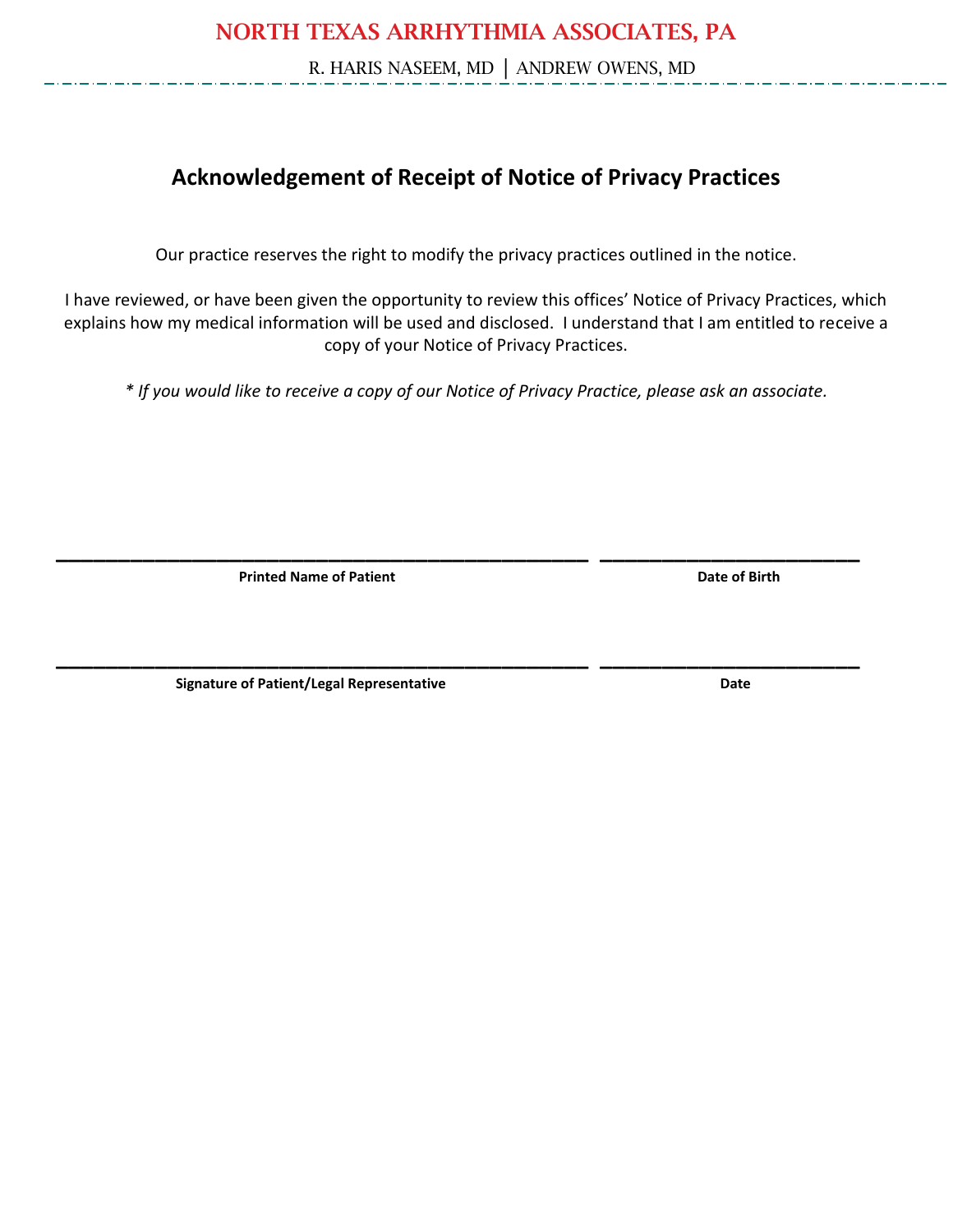R. HARIS NASEEM, MD │ ANDREW OWENS, MD

Main Office Location 2609 Scripture Street Denton, TX 76201 Phone: 940.565.0800 Fax: 940.565.0884

### **Authorization to Release Healthcare Information**

This is a release form for authorization of your medical information to be transferred between **health care providers, health insurance companies and any other party involved in your medical care.**

I, \_\_\_\_\_\_\_\_\_\_\_\_\_\_\_\_\_\_\_\_\_\_\_\_\_\_\_\_\_\_\_\_\_\_\_\_\_\_\_\_\_, hereby authorize the following facilities/hospitals and doctor(s) to release all medical information to North Texas Arrhythmia Associates, PA to better manage my health.

This request includes: hospital summaries, echocardiogram reports, cardiac catheterization reports, laboratory reports, electrocardiograms, physician progress notes, and any other healthcare information relating to my condition.

*\*List facility name(s), hospital name(s) and/or physician(s) below where you have been seen so that we may obtain your medical information:*



**\_\_\_\_\_\_\_\_\_\_\_\_\_\_\_\_\_\_\_\_\_\_\_\_\_\_\_\_\_\_\_\_\_\_\_\_\_\_\_\_\_\_\_ \_\_\_\_\_\_\_\_\_\_\_\_\_\_\_\_\_\_\_\_\_**

**\_\_\_\_\_\_\_\_\_\_\_\_\_\_\_\_\_\_\_\_\_\_\_\_\_\_\_\_\_\_\_\_\_\_\_\_\_\_\_\_\_\_\_ \_\_\_\_\_\_\_\_\_\_\_\_\_\_\_\_\_\_\_\_\_**

**Printed Name of Patient Community Community Community Community Community Community Community Community Community**